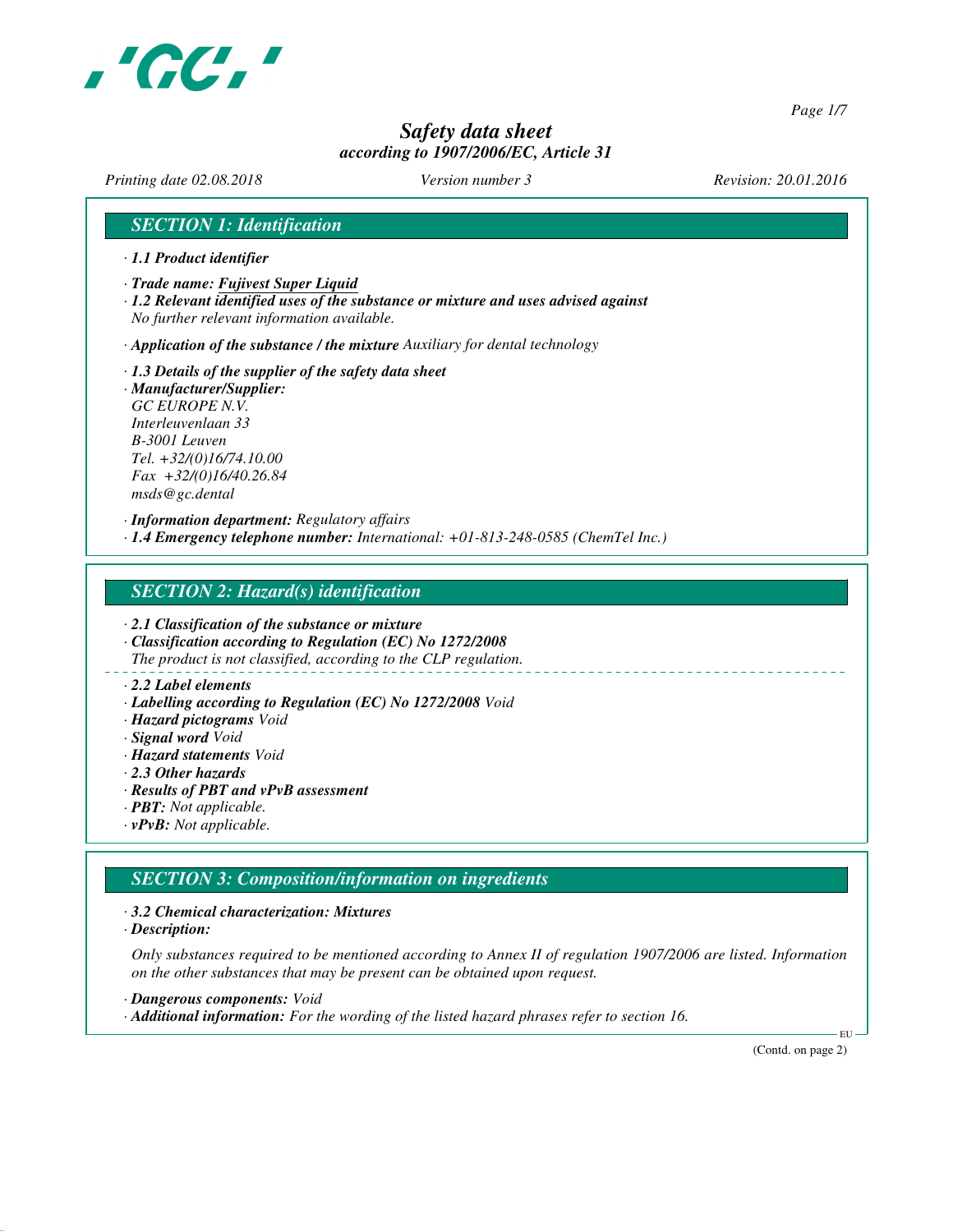*Printing date 02.08.2018 Version number 3 Revision: 20.01.2016*

*Trade name: Fujivest Super Liquid*

(Contd. of page 1)

### *SECTION 4: First-aid measures*

*· 4.1 Description of first aid measures*

*· General information:*

*No special measures required.*

*If symptoms persist consult doctor.*

*· After inhalation: Take affected persons into fresh air and keep quiet.*

- *· After skin contact: Immediately rinse with water.*
- *· After eye contact:*

*Rinse opened eye for several minutes under running water. If symptoms persist, consult a doctor. · After swallowing:*

*Rinse out mouth and then drink plenty of water.*

*If symptoms persist consult doctor.*

- *· 4.2 Most important symptoms and effects, both acute and delayed No further relevant information available.*
- *· 4.3 Indication of any immediate medical attention and special treatment needed*

*No further relevant information available.*

## *SECTION 5: Fire-fighting measures*

- *· 5.1 Extinguishing media*
- *· Suitable extinguishing agents:*
- *CO2, extinguishing powder or water spray. Fight larger fires with water spray or alcohol resistant foam. Use fire fighting measures that suit the environment.*
- *· For safety reasons unsuitable extinguishing agents: Water with full jet*
- *· 5.2 Special hazards arising from the substance or mixture*
- *Formation of toxic gases is possible during heating or in case of fire.*
- *· 5.3 Advice for firefighters*
- *· Protective equipment: Wear self-contained respiratory protective device.*
- *· Additional information*

*Dispose of fire debris and contaminated fire fighting water in accordance with official regulations.*

## *SECTION 6: Accidental release measures*

*· 6.1 Personal precautions, protective equipment and emergency procedures Remove persons from danger area. · 6.2 Environmental precautions:*

*Do not allow product to reach sewage system or any water course. Do not allow to penetrate the ground/soil.*

*· 6.3 Methods and material for containment and cleaning up: Absorb liquid components with liquid-binding material. Dispose of the collected material according to regulations.*

- *· 6.4 Reference to other sections See Section 7 for information on safe handling. See Section 8 for information on personal protection equipment.*
- *See Section 13 for disposal information.*

## *SECTION 7: Handling and storage*

*· 7.1 Precautions for safe handling No special precautions are necessary if used correctly.*

*· Information about protection against explosions and fires: No special measures required.*

(Contd. on page 3)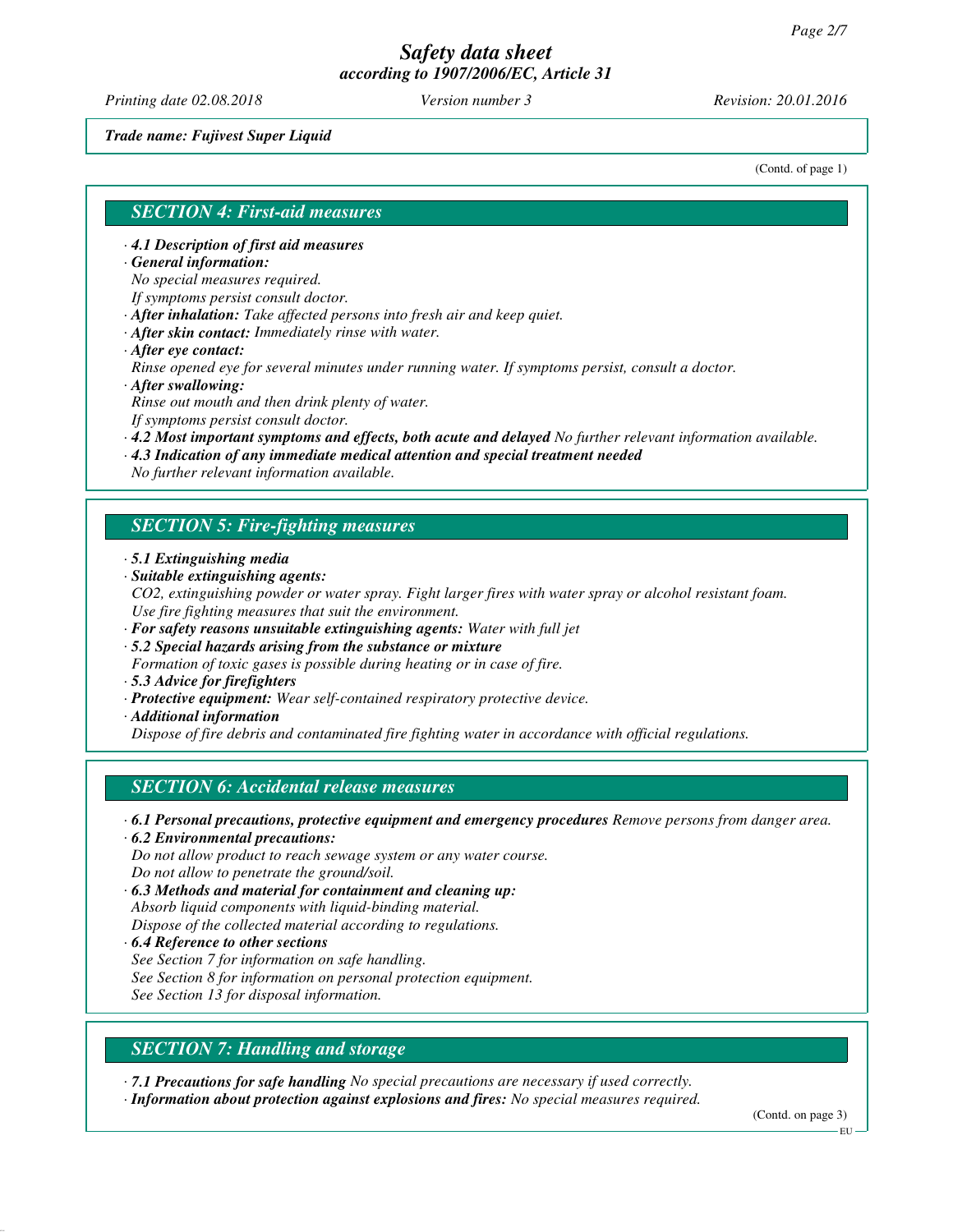*Printing date 02.08.2018 Version number 3 Revision: 20.01.2016*

*Trade name: Fujivest Super Liquid*

(Contd. of page 2)

- *· 7.2 Conditions for safe storage, including any incompatibilities*
- *· Storage:*
- *· Requirements to be met by storerooms and receptacles: Store only in unopened original receptacles.*
- *· Information about storage in one common storage facility: Store away from foodstuffs.*
- *· Further information about storage conditions: None.*
- *· 7.3 Specific end use(s) No further relevant information available.*

#### *SECTION 8: Exposure controls/personal protection*

- *· Additional information about design of technical systems: No further data; see item 7.*
- *· 8.1 Control parameters*
- *· Components with limit values that require monitoring at the workplace:*

*The product does not contain any relevant quantities of materials with critical values that have to be monitored at the workplace.*

- *· Additional information: The lists that were valid during the creation were used as basis.*
- *· 8.2 Exposure controls*
- *· Personal protective equipment:*
- *· General protective and hygienic measures:*
- *The usual precautionary measures for handling chemicals should be followed. Wash hands before breaks and at the end of work.*
- *· Breathing equipment: Suitable respiratory protective device recommended.*
- *· Protection of hands: Protective gloves*
- *· Material of gloves*

*The selection of the suitable gloves does not only depend on the material, but also on further marks of quality and varies from manufacturer to manufacturer. As the product is a preparation of several substances, the resistance of the glove material can not be calculated in advance and has therefore to be checked prior to the application.*

*· Penetration time of glove material*

*The exact break through time has to be found out by the manufacturer of the protective gloves and has to be observed.*

*· Eye protection: Safety glasses*

| <b>SECTION 9: Physical and chemical properties</b>         |                                    |                    |  |  |
|------------------------------------------------------------|------------------------------------|--------------------|--|--|
| .9.1 Information on basic physical and chemical properties |                                    |                    |  |  |
| <b>General Information</b>                                 |                                    |                    |  |  |
| $\cdot$ Appearance:                                        |                                    |                    |  |  |
| Form:                                                      | Liquid                             |                    |  |  |
| Color:                                                     | According to product specification |                    |  |  |
| $\cdot$ Odor:                                              | Undetermined.                      |                    |  |  |
| · Odor threshold:                                          | Not determined.                    |                    |  |  |
| $\cdot$ pH-value at 20 $\degree$ C:                        | 9.5                                |                    |  |  |
| $\cdot$ Change in condition                                |                                    |                    |  |  |
| <b>Melting point/Melting range:</b>                        | Undetermined.                      |                    |  |  |
| <b>Boiling point/Boiling range:</b>                        | 100 °C                             |                    |  |  |
| · Flash point:                                             | Not applicable.                    |                    |  |  |
| · Flammability (solid, gaseous):                           | Not applicable.                    |                    |  |  |
|                                                            |                                    | (Contd. on page 4) |  |  |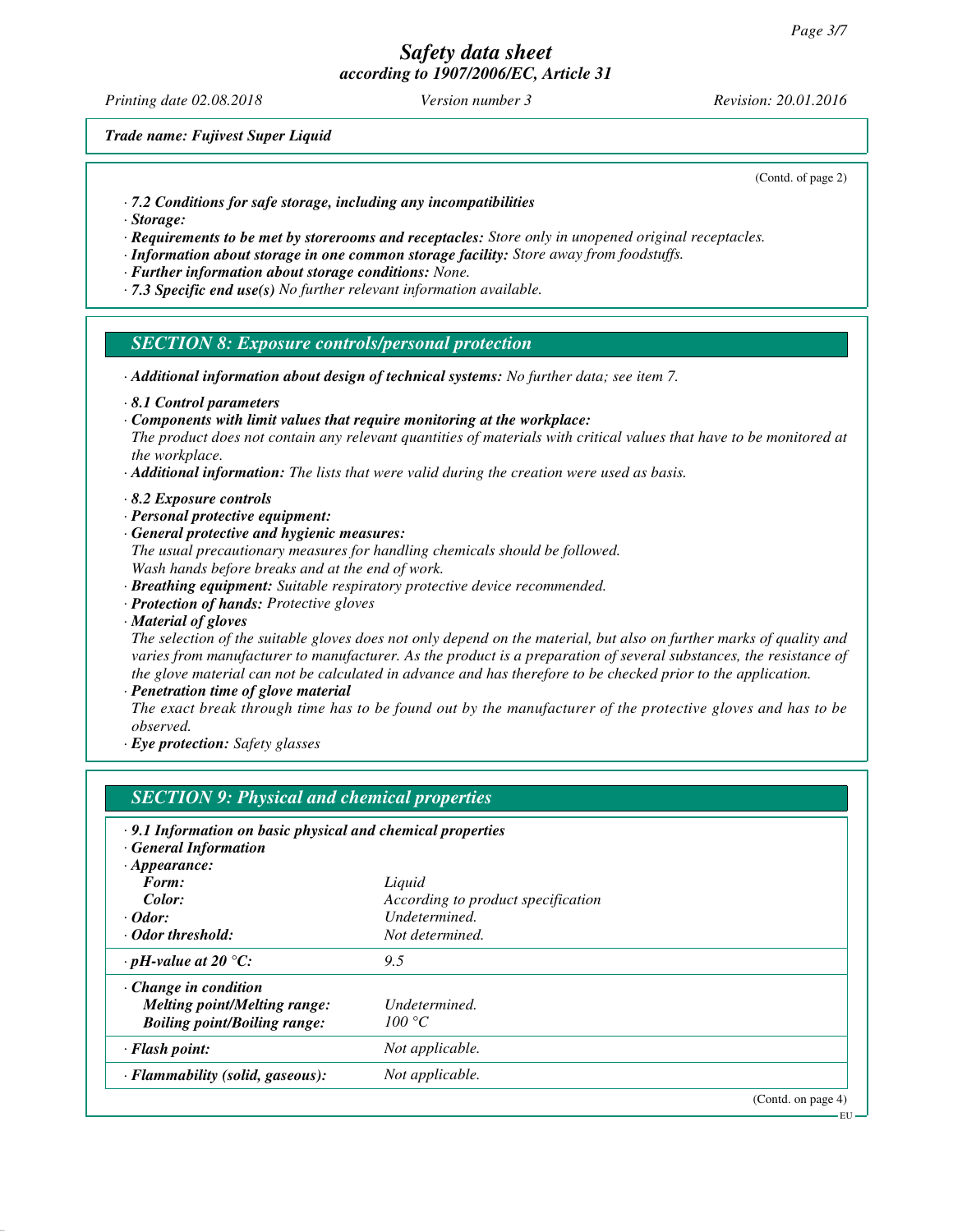*Printing date 02.08.2018 Version number 3 Revision: 20.01.2016*

*Trade name: Fujivest Super Liquid*

|                                                            | (Contd. of page 3)                            |
|------------------------------------------------------------|-----------------------------------------------|
| · Ignition temperature:                                    | Undetermined.                                 |
| · Decomposition temperature:                               | Not determined.                               |
| $\cdot$ Auto igniting:                                     | Product is not selfigniting.                  |
| · Danger of explosion:                                     | Product does not present an explosion hazard. |
| $\cdot$ Explosion limits:                                  |                                               |
| Lower:                                                     | Not determined.                               |
| <b>Upper:</b>                                              | Not determined.                               |
| · Vapor pressure:                                          | Not determined.                               |
| $\cdot$ Density at 20 $\degree$ C:                         | $1.161$ g/cm <sup>3</sup>                     |
| $\cdot$ Relative density                                   | Not determined.                               |
| · Vapor density                                            | Not determined.                               |
| $\cdot$ Evaporation rate                                   | Not determined.                               |
| · Solubility in / Miscibility with                         |                                               |
| Water:                                                     | Fully miscible.                               |
| · Partition coefficient (n-octanol/water): Not determined. |                                               |
| $\cdot$ Viscosity:                                         |                                               |
| Dynamic:                                                   | Not determined.                               |
| Kinematic:                                                 | Not determined.                               |
| · Solvent content:                                         |                                               |
| $VOC$ (EC)                                                 | 0.0 g/l                                       |
| $\cdot$ 9.2 Other information                              | No further relevant information available.    |

# *SECTION 10: Stability and reactivity*

*· 10.1 Reactivity No further relevant information available.*

*· 10.2 Chemical stability*

*· Thermal decomposition / conditions to be avoided: No decomposition if used according to specifications.*

- *· 10.3 Possibility of hazardous reactions No dangerous reactions known.*
- *· 10.4 Conditions to avoid No further relevant information available.*
- *· 10.5 Incompatible materials: No further relevant information available.*
- *· 10.6 Hazardous decomposition products: No dangerous decomposition products known.*

# *SECTION 11: Toxicological information*

*· 11.1 Information on toxicological effects*

*· Acute toxicity: Based on available data, the classification criteria are not met.*

- *· LD/LC50 values that are relevant for classification: No further relevant information available.*
- *· Primary irritant effect:*

*· on the skin: Based on available data, the classification criteria are not met.*

- *· on the eye: Based on available data, the classification criteria are not met.*
- *· Sensitization: Based on available data, the classification criteria are not met.*

*· Additional toxicological information:*

*· OSHA-Ca (Occupational Safety & Health Administration)*

*None of the ingredients is listed.*

(Contd. on page 5)

EU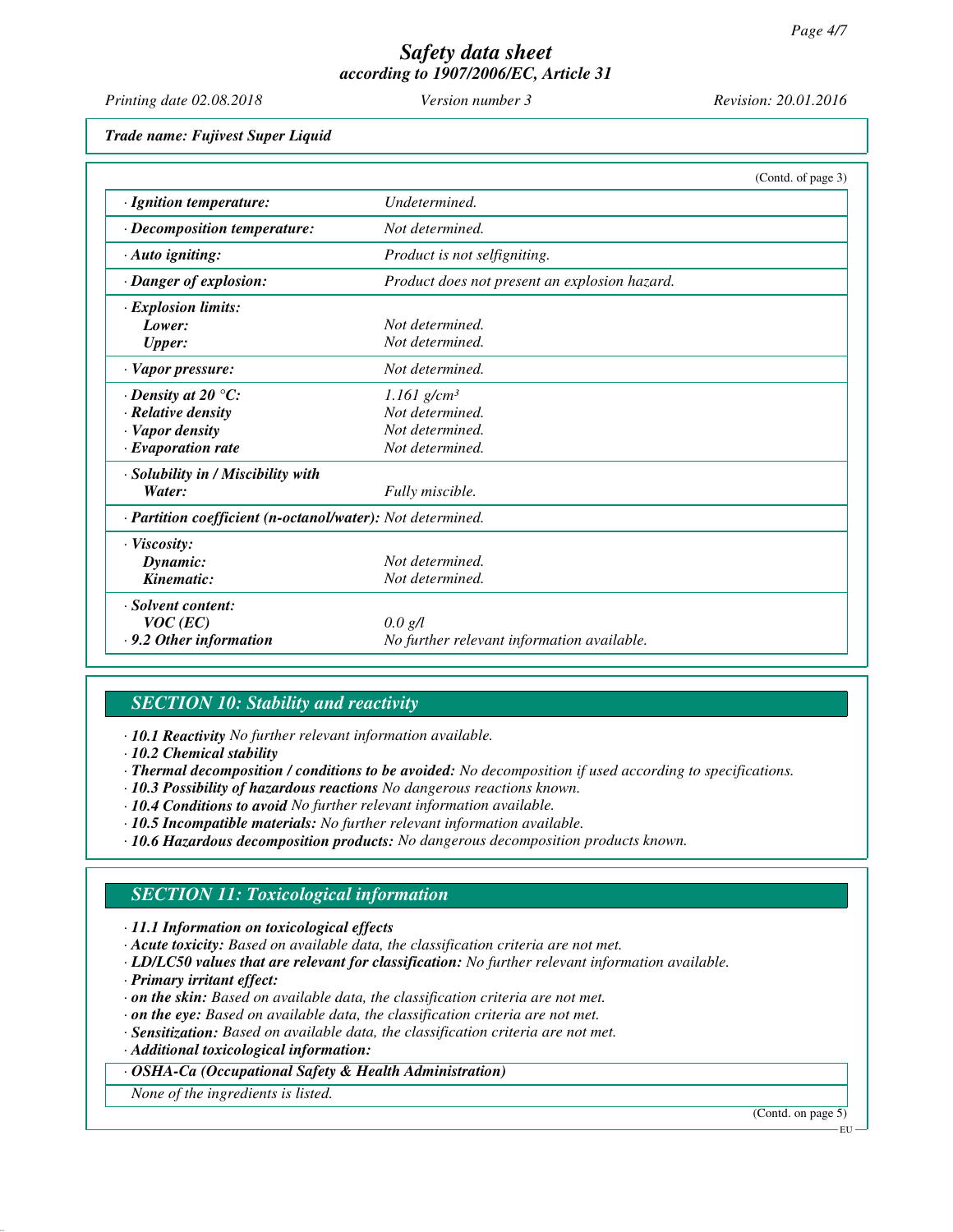*Printing date 02.08.2018 Version number 3 Revision: 20.01.2016*

(Contd. of page 4)

*Trade name: Fujivest Super Liquid*

- *· Repeated dose toxicity No further relevant information available.*
- *· CMR effects (carcinogenity, mutagenicity and toxicity for reproduction)*

*No further relevant information available.*

- *· Germ cell mutagenicity Based on available data, the classification criteria are not met.*
- *· Carcinogenicity Based on available data, the classification criteria are not met.*
- *· Reproductive toxicity Based on available data, the classification criteria are not met.*
- *· STOT-single exposure Based on available data, the classification criteria are not met.*
- *· STOT-repeated exposure Based on available data, the classification criteria are not met.*
- *· Aspiration hazard Based on available data, the classification criteria are not met.*
- *SECTION 12: Ecological information*
- *· 12.1 Toxicity*
- *· Aquatic toxicity: No further relevant information available.*
- *· 12.2 Persistence and degradability No further relevant information available.*
- *· 12.3 Bioaccumulative potential No further relevant information available.*
- *· 12.4 Mobility in soil No further relevant information available.*
- *· Additional ecological information:*
- *· General notes: Generally not hazardous for water*
- *· 12.5 Results of PBT and vPvB assessment*
- *· PBT: Not applicable.*
- *· vPvB: Not applicable.*
- *· 12.6 Other adverse effects No further relevant information available.*

### *SECTION 13: Disposal considerations*

*· 13.1 Waste treatment methods*

| $\cdot$ European waste catalogue |                                                                                            |  |  |  |
|----------------------------------|--------------------------------------------------------------------------------------------|--|--|--|
|                                  | 18 00 00 WASTES FROM HUMAN OR ANIMAL HEALTH CARE AND/OR RELATED RESEARCH (except           |  |  |  |
|                                  | kitchen and restaurant wastes not arising from immediate health care)                      |  |  |  |
|                                  | 18 01 00   wastes from natal care, diagnosis, treatment or prevention of disease in humans |  |  |  |
|                                  | 18 01 07 chemicals other than those mentioned in 18 01 06                                  |  |  |  |

*· Uncleaned packagings:*

*· Recommendation: Disposal must be made according to official regulations.*

*· Recommended cleansing agent: Water, if necessary with cleansing agents.*

| $\cdot$ 14.1 UN-Number                  |               |  |
|-----------------------------------------|---------------|--|
| · ADR, ADN, IMDG, IATA                  | not regulated |  |
| $\cdot$ 14.2 UN proper shipping name    |               |  |
| · ADR, ADN, IMDG, IATA                  | not regulated |  |
| $\cdot$ 14.3 Transport hazard class(es) |               |  |
| · ADR, ADN, IMDG, IATA                  |               |  |
| $\cdot$ Class                           | not regulated |  |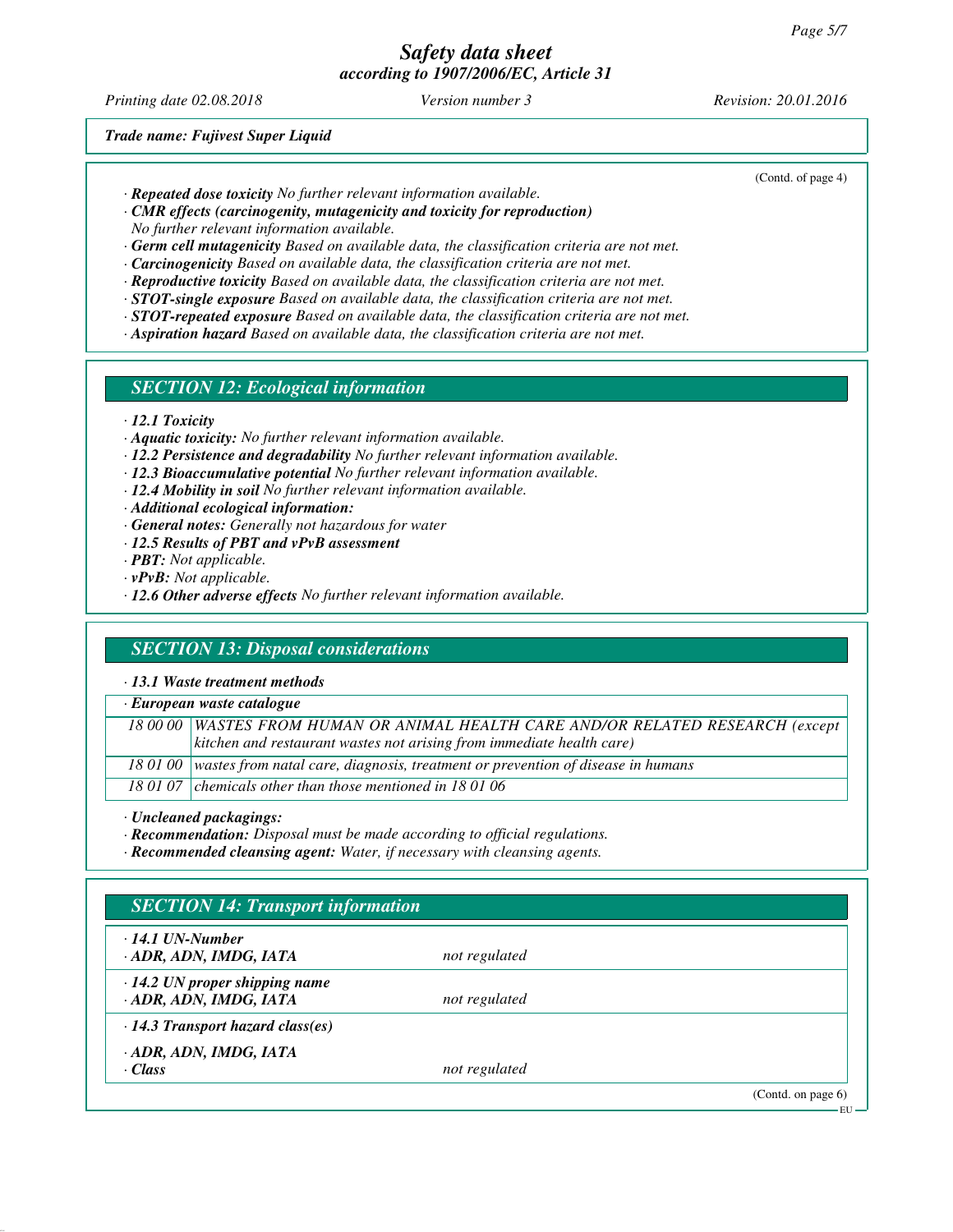*Printing date 02.08.2018 Version number 3 Revision: 20.01.2016*

*Trade name: Fujivest Super Liquid*

|                                                                                                                   |                 | (Contd. of page $5$ ) |  |
|-------------------------------------------------------------------------------------------------------------------|-----------------|-----------------------|--|
| 14.4 Packing group<br>· ADR, IMDG, IATA                                                                           | not regulated   |                       |  |
| 14.5 Environmental hazards:<br>· Marine pollutant:                                                                | No              |                       |  |
| $\cdot$ 14.6 Special precautions for user                                                                         | Not applicable. |                       |  |
| $\cdot$ 14.7 Transport in bulk according to Annex II of<br><b>MARPOL73/78 and the IBC Code</b><br>Not applicable. |                 |                       |  |
| · UN "Model Regulation":                                                                                          | not regulated   |                       |  |

### *SECTION 15: Regulatory information*

*· 15.1 Safety, health and environmental regulations/legislation specific for the substance or mixture · Sara*

*· Section 355 (extremely hazardous substances):*

*None of the ingredient is listed.*

*· Section 313 (Specific toxic chemical listings):*

*None of the ingredients is listed.*

*· Proposition 65*

*· Chemicals known to cause cancer:*

*None of the ingredients is listed.*

*· Chemicals known to cause reproductive toxicity for females:*

*None of the ingredients is listed.*

*· Chemicals known to cause reproductive toxicity for males:*

*None of the ingredients is listed.*

*· Chemicals known to cause developmental toxicity:*

*None of the ingredients is listed.*

*· Carcinogenic categories*

*· EPA (Environmental Protection Agency)*

*None of the ingredients is listed.*

*· TLV (Threshold Limit Value established by ACGIH)*

*None of the ingredients is listed.*

*· MAK (German Maximum Workplace Concentration)*

*None of the ingredients is listed.*

*· NIOSH-Ca (National Institute for Occupational Safety and Health)*

*None of the ingredients is listed.*

*· Directive 2012/18/EU*

*· Named dangerous substances - ANNEX I None of the ingredients is listed.*

*· 15.2 Chemical safety assessment: A Chemical Safety Assessment has not been carried out.*

(Contd. on page 7)

EU